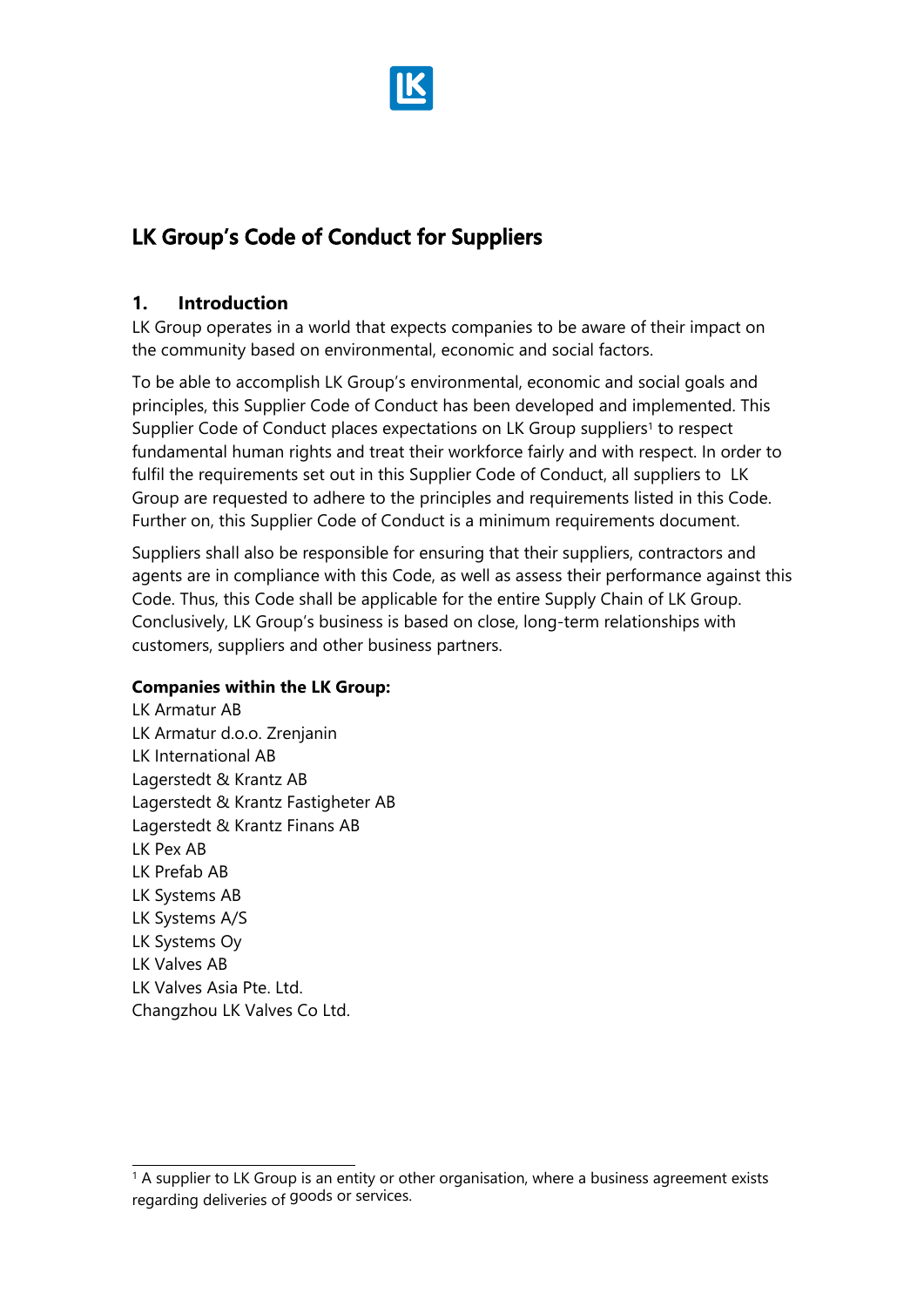

# **2. Monitoring and Compliance**

LK Group expects that all suppliers shall conduct their business according to the principle described in this Code of Conduct.

All suppliers to LK Group shall provide proof and information regarding the implementation of the requirements of this Code. Suppliers shall provide LK Group or a designated third party with reasonable access to all relevant information and facilities for the purposes of assessing performance against the Code. A follow-up of the ethical, social and environmental obligations of major suppliers shall be performed on a regular basis and actions shall be taken immediately in the case of breach of the requirements of LK Group.

LK Group will prefer such suppliers as business partners, which full fill the Code of Conduct requirements in a good manner.

If a supplier identifies any serious breach of the Code in its own operations or in its supply chain, the supplier must immediately report the issue to LK Group together with an agreed schedule for corrective action.

Suppliers are expected to provide a corrective action plan with date of closure for any issues identified during an environmental and business ethics assessment/audit that do not meet the requirements of this Code.

LK Group is willing to help and support its suppliers regarding the applicability and interpretation of the requirements set in this Code. For further information and support, the supplier shall contact LK Group.

# **2.1. Management Systems and Systematic Work**

LK Group encourages suppliers to be certified against or work according to an internationally recognized Environmental Management System, such as ISO 14001 or equivalent, a Quality Management System, such as ISO 9001 or equivalent,<sup>2</sup> Safety and Health management system, e.g. OHSAS or equivalent, and the Social Accountability Standard SA 8000 or equivalent and work according to the guiding management system ISO 26000 Social responsibility<sup>3</sup>.

# **3. Supplier Business Ethics Requirements**

### **3.1 Compliance with laws and regulations**

Suppliers to LK Group shall comply with laws and regulations in the country of their operation. If any requirement specified in this Code should be in conflict with the law of the country of operation, the law shall take precedence.

<sup>2</sup> For more information, please visit http://www.iso.org

<sup>3</sup> For more information, please visit http://www.sa-intl.org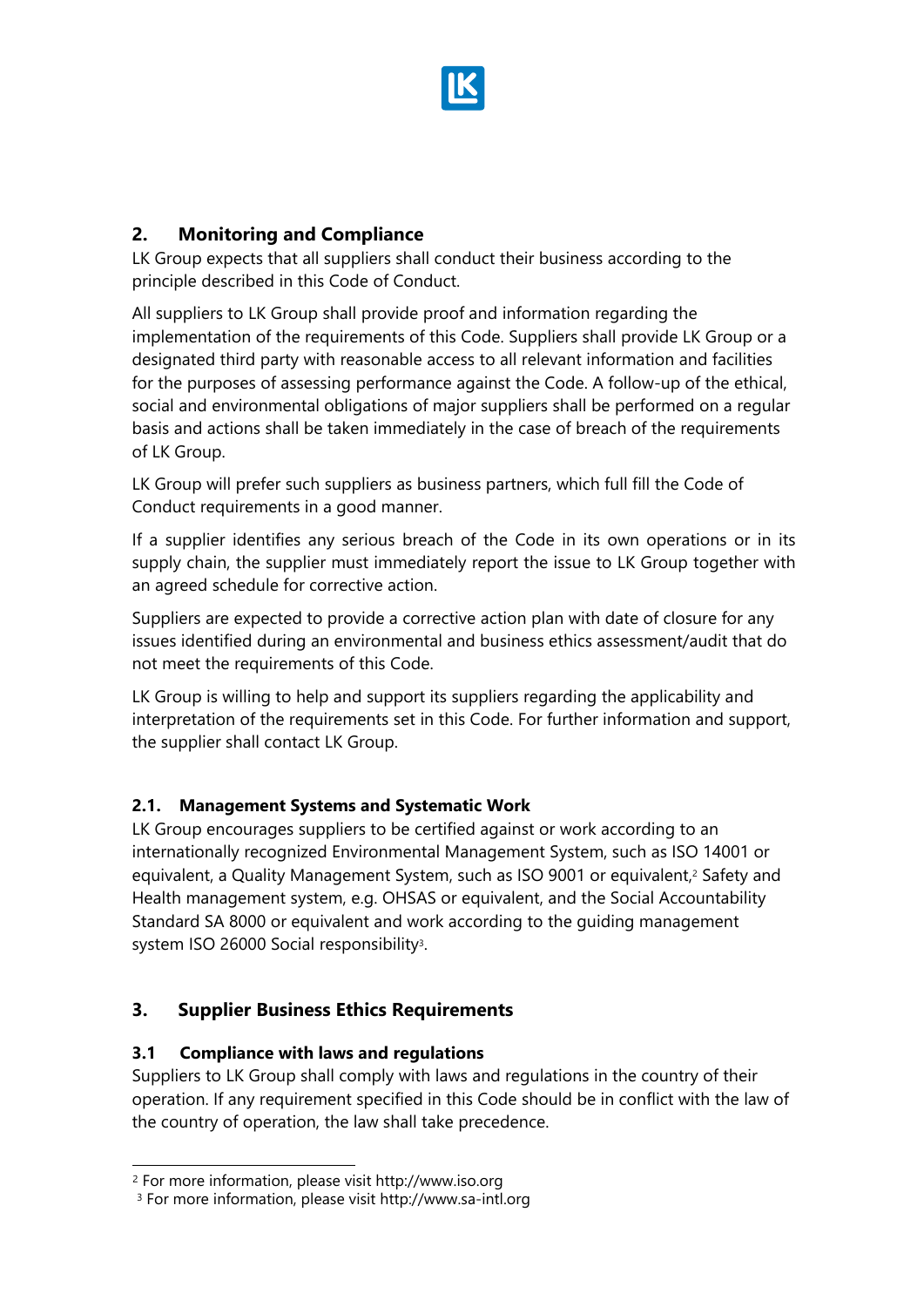

Each supplier to LK Group shall strive towards that all its employees receive adequate information and training in relation to all relevant legal, regulatory and internal requirements that apply to their jobs.

### **3.2 Basic Employment Rights**

All suppliers shall follow the Basic Employment Requirements stated below.

#### **3.2.1. Equality and Discrimination**

All suppliers shall adhere to the principle of equal rights at the workplace and there shall be no discrimination (e.g. recruitment, salary, training, promotion, dismissal) at the workplace. All employees shall be treated on their individual abilities and qualifications to perform the work.

No form of discrimination on the ground of race, gender, maternity, age, religion, political opinions, national origin, social origin, sexual preference or other comparable grounds shall occur.

#### **3.2.2. Employment Contracts**

All employees shall be entitled to a written and signed contract of employment. Basic employment conditions (e.g. position, salary, working hours) shall be stated in the contract.

#### **3.2.3. Forced Labour and Disciplinary Measures**

LK Group does not accept forced and bonded labour as defined in ILO convention no. 29 and 105.

Corporal punishment or the threat thereof, unreasonable disciplinary measures, mental or physical coercion, verbal abuse, sexual or other harassment and violations of an employee are completely unacceptable.

#### **3.2.4. Wages and Working Hours**

The legal minimum wage is the lowest acceptable, but we recommend our suppliers to at least pay living wages.

Wages must be paid regularly and on time and overtime must be voluntary and in accordance with national law.

All employees should be entitled to a payslip clearly stating all wages including overtime compensation, hours worked, benefits, legal deduction, bonuses and other relevant posts in a comprehensible manner.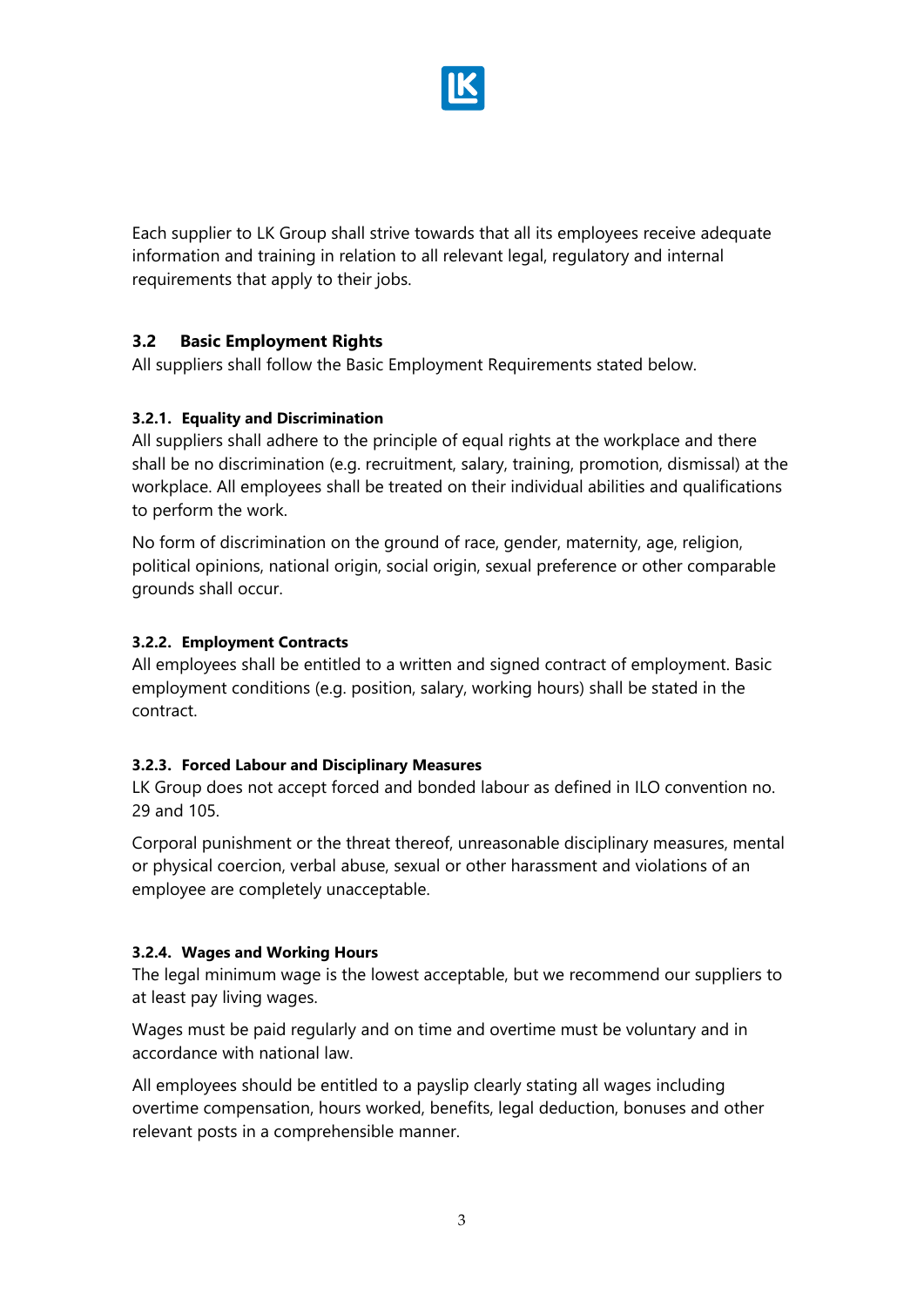

#### **3.2.5. Leave and Sick Leave**

Employees shall be granted their relevant legal rights such as annual leave, sick leave and maternity/paternity leave without any form of repercussions.

### **3.2.6. Freedom of Association**

Employees shall be entitled to exercise their right to be a member of organisations that represent their interests as employees, without fear of threats or harassment. **3.3 Child Labour** 

LK Group does not accept child labour at their suppliers or their sub-suppliers in any form. Where not stated otherwise in local legislation<sup>4</sup>, all persons younger than 15 years of age shall be considered as children and persons below 18 years of age shall be considered as young persons. Suppliers shall protect children from economic exploitation and from performing work that may interfere with the education of the child.

If a supplier employs persons between the age of 15 and 18, these young persons shall not be allowed to perform any hazardous work, including night work, in accordance with the ILO Convention No. 138, on the Minimum Age for Admission to Employment and Work.<sup>5</sup>

If children work as apprentices, in accordance with the employment legislation of the country of operation, they must be afforded protection against any and all exploitation. Further on, the employer must secure that:

- the work is not interfering with the education of the child,
- the apprenticeship is limited to a few hours per day,
- the work is light and clearly aimed for training,
- the child is clearly compensated.

### **3.4. Workplace Safety Requirements**

All LK Group suppliers shall offer a safe, healthy and sound working environment. Suppliers shall strive to constantly improve measures related to the health and safety of the employees. LK Group's minimum requirements on suppliers are:

- Pregnant women shall be adequately protected and have sufficient space for integrity.
- Workplace accidents and injuries shall be minimized and eliminated.

<sup>4</sup> The definition of a child vary between 14 to 16 according to countries national legislations. If no legislation is applicable, persons below the age 15 shall be considered as children.

<sup>5</sup> For more information, please visit**:** http://www.ilo.org/ipec/facts/

ILOconventionsonchildlabour/lang--en/index.htm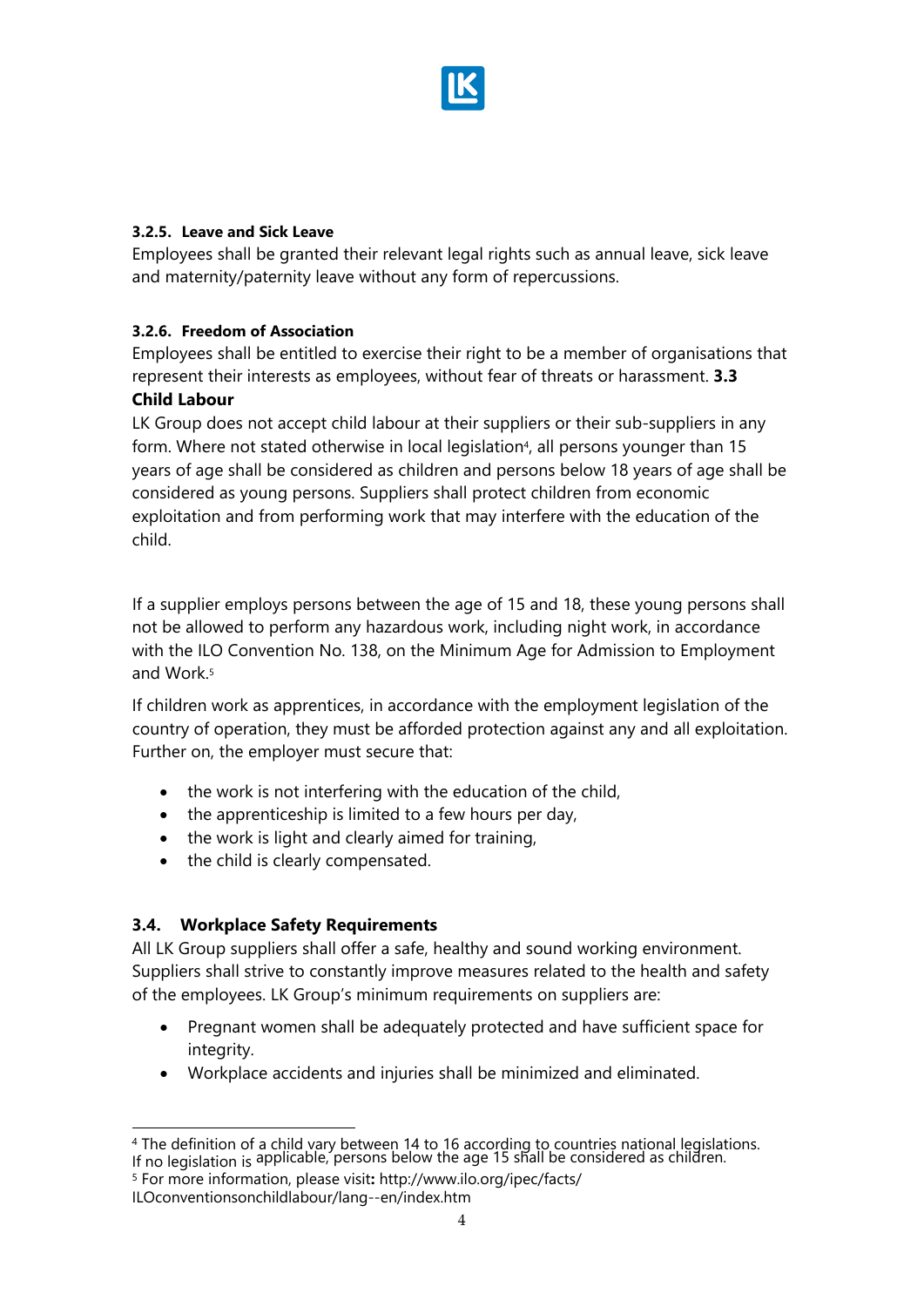

- Emergency procedures must be communicated and whenever necessary documented and updated.
- Emergency evacuation plans and emergency routes shall be visible and functional throughout the entire facility.
- Workplace temperature, noise level, lighting condition and air quality shall be compliant with the local law.
- Employees shall have correct Personal Protective Equipment (PPE) for the work that is performed.
- All machinery shall be equipped with appropriate safety arrangements.
- The suppliers must ensure that all employees understand all safety requirements and warning labels.
- All chemicals shall be handled in a safe manner. Information regarding each chemical shall be available for the employees. Information shall be reviewed before releasing any chemical product in the production to be able to determine correct PPE.
- Chemical containers must be marked with their content.
- Employees shall receive adequate training related to the Workplace Safety and to the respective work duties.

# **3.5. Housing Conditions**

If the supplier provides housing for the employees, the living area per employee shall comply with the legal minimum requirements, be hygienic, safe and offer satisfactory personal integrity. Appropriate workplace safety requirements shall also be applicable for the housing conditions.

# **3.6 Business Ethics**

LK Group does not tolerate corruption, bribes and unfair practices that may limit competition. All business activities shall be conducted in compliance with relevant laws and regulations in each respective country.

- Suppliers to LK Group shall not act in breach of applicable competition legislation in each country where they have operations, market their products or perform business with customers and/or suppliers. Suppliers shall not participate in cartels or other unlawful collaboration with competitors, customers or suppliers that limits or distorts competition.
- Suppliers to LK Group shall not receive, offer or make undue payments or give other compensation to any person or any organization for the purpose of inducing to breach of prescribed obligations.

A LK Group employee that is exposed for any of the activities listed above must report the activity within LK Group's organization. Further actions against such activities will be taken automatically.